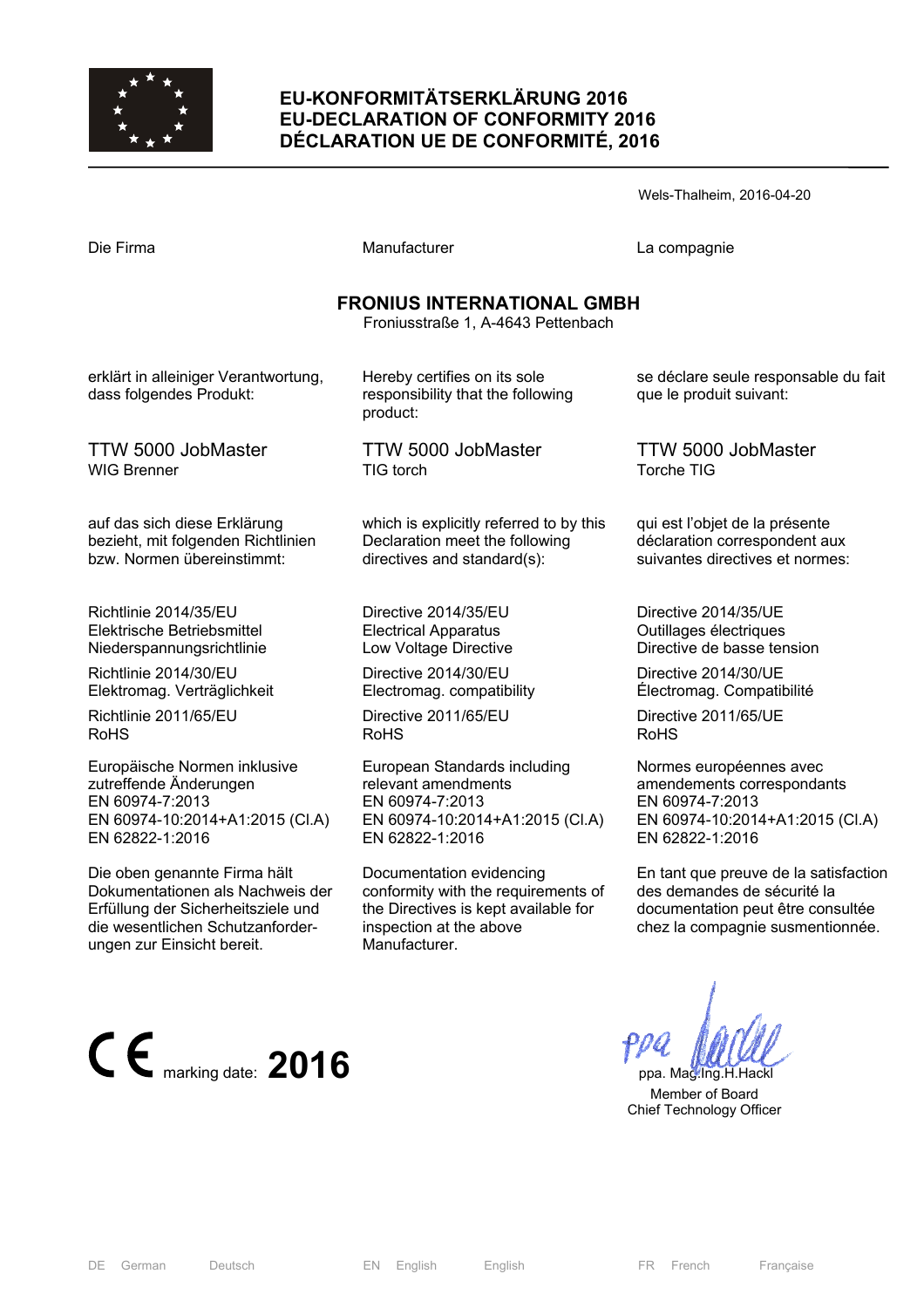

### **EU-DECLARATION OF CONFORMITY 2016 DICHIARAZIONE DI CONFORMITÀ UE, 2016 DECLARACIÓN UE DE CONFORMIDAD, 2016**

Wels-Thalheim, 2016-04-20

Costruttore **Costruttore** La empresa

# **FRONIUS INTERNATIONAL GMBH**

Froniusstraße 1, A-4643 Pettenbach

Hereby certifies on its sole responsibility that the following product:

TTW 5000 JobMaster TIG torch

which is explicitly referred to by this Declaration meet the following directives and standard(s):

Directive 2014/35/EU Electrical Apparatus Low Voltage Directive

Directive 2014/30/EU Electromag. compatibility

Directive 2011/65/EU RoHS

European Standards including relevant amendments EN 60974-7:2013 EN 60974-10:2014+A1:2015 (Cl.A) EN 62822-1:2016

Documentation evidencing conformity with the requirements of the Directives is kept available for inspection at the above Manufacturer.



Con la presente certifica dichiara la sua esclusiva responsabilità che il seguente prodotto:

TTW 5000 JobMaster Torcia per saldatura TIG

al quale è esplicitamente riferita questa dichiarazione, è conforme alle seguente direttive e agli seguenti standard:

Direttiva 2014/35/UE Materiale elettrico Direttiva Bassa tensione

Direttiva 2014/30/UE Compatibilità elettromagnetica

Direttiva 2011/65/UE RoHS

Norme europee e rispettive modifiche EN 60974-7:2013 EN 60974-10:2014+A1:2015 (Cl.A) EN 62822-1:2016

La documentazione attestante la conformità alle richieste delle direttive sarà tenuta a disposizione per ispezioni presso il sopracitato costruttore.

declara bajo su exclusiva responsabilidad que el siguiente producto:

TTW 5000 JobMaster Antorcha TIG

al que se refiere la presente declaración está conforme con las siguientes directivas y normas:

Directiva 2014/35/UE Material eléctrico Directiva de baja tensión

Directiva 2014/30/UE Compatibilidad electromagnética

Directiva 2011/65/UE RoHS

Normas europeas incluidas las modificaciones correspondientes EN 60974-7:2013 EN 60974-10:2014+A1:2015 (Cl.A) EN 62822-1:2016

La empresa mencionada anteriormente tiene a disposición para inspección los documentos que confirman el cumplimiento de los objetivos de seguridad y los requisitos de protección esenciales.

 Member of Board Chief Technology Officer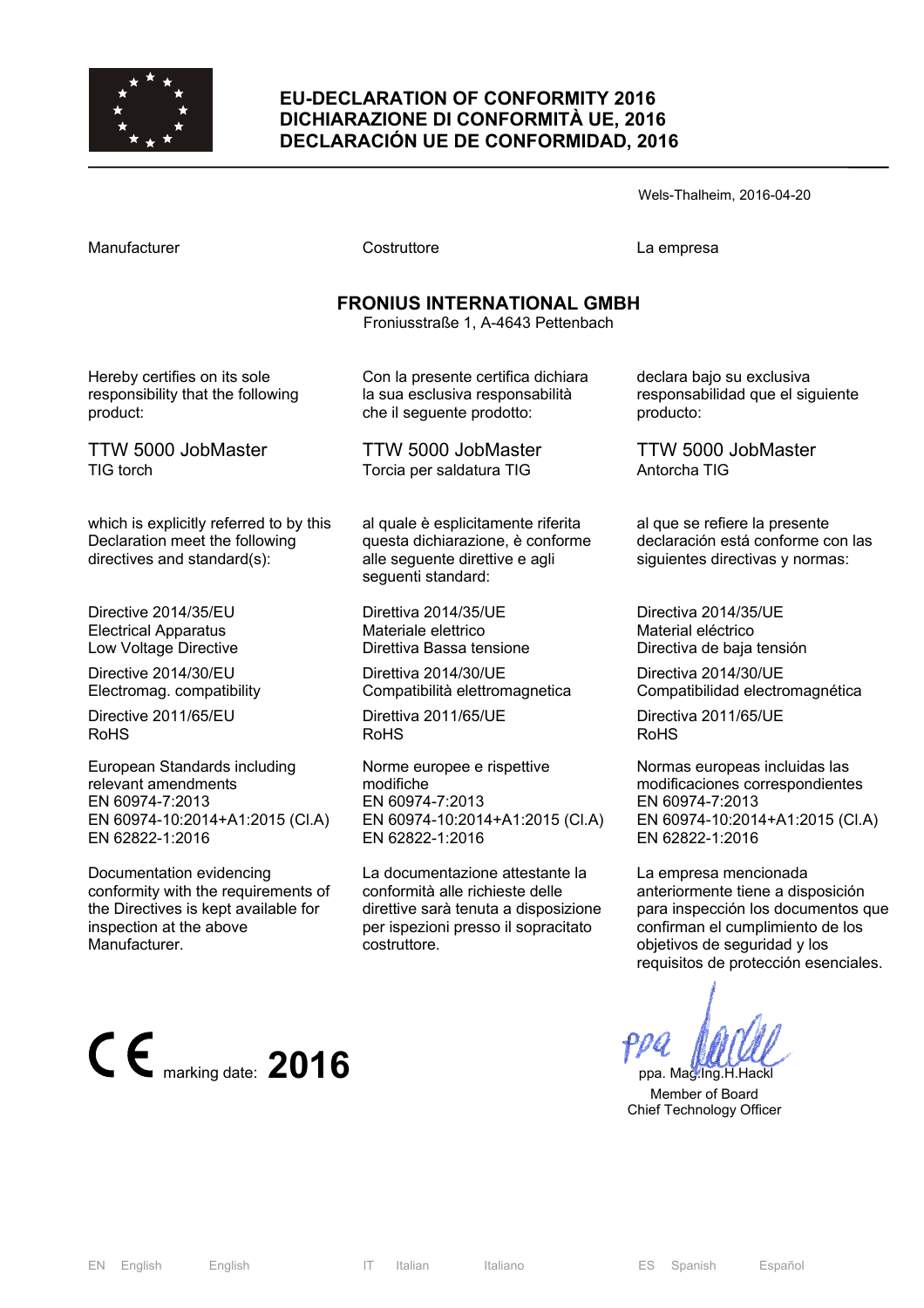

### **EU-OVERENSSTEMMELSESERKLÆRING 2016 EU-CONFORMITEITSVERKLARING 2016 DECLARAÇÃO UE DE CONFORMIDADE, 2016**

Virksomheden De firma De firma A empresa

Wels-Thalheim, 2016-04-20

| <b>FRONIUS INTERNATIONAL GMBH</b><br>Froniusstraße 1, A-4643 Pettenbach |                                                                          |                                                                       |  |  |
|-------------------------------------------------------------------------|--------------------------------------------------------------------------|-----------------------------------------------------------------------|--|--|
| Hermed erklærer vi, at følgende<br>produkt:                             | verklaart in enige<br>verantwoordelijkheid, dat het<br>volgende product: | na qualidade de único responsável,<br>declara que o seguinte produto: |  |  |
| <b>TTW 5000 JobMaster</b>                                               | <b>TTW 5000 JobMaster</b>                                                | TTW 5000 JobMaster                                                    |  |  |
| TIG-svejsebrænder                                                       | <b>WIG</b> toorts                                                        | Maçarico TIG                                                          |  |  |
| som denne erklæring vedrører,                                           | waarop deze verklaring betrekking                                        | que diz respeito à presente                                           |  |  |
| stemmer overens med følgende                                            | heeft, met volgende richtlijnen resp.                                    | declaração, cumpre as seguintes                                       |  |  |
| direktiver og standarder:                                               | normen overeenstemt:                                                     | directivas e normas:                                                  |  |  |
| Direktiv 2014/35/EU                                                     | Richtlijn 2014/35/EU                                                     | Directiva 2014/35/UE                                                  |  |  |
| Elektrisk materiel                                                      | Elektrische productimiddelen                                             | Equipamento eléctrico                                                 |  |  |
| Lavspændingsdirektivet                                                  | Laagspanningsrichtlijn                                                   | Directiva de baixa tensão                                             |  |  |
| Direktiv 2014/30/EU                                                     | Richtlijn 2014/30/EU                                                     | Directiva 2014/30/UE                                                  |  |  |
| Elektromagnetisk kompatibilitett                                        | Elektromag. Verdraagzaamheid                                             | Compatibilidade electromagnética                                      |  |  |
| Direktiv 2011/65/EU                                                     | Richtlijn 2011/65/EU                                                     | Directiva 2011/65/UE                                                  |  |  |
| <b>RoHS</b>                                                             | <b>RoHS</b>                                                              | <b>RoHS</b>                                                           |  |  |
| Europæiske standarder inklusive                                         | Europese normen incl. bijbehorende                                       | Normas Europeias incluindo                                            |  |  |
| relevante ændringer                                                     | wijzigingsbladen                                                         | emendas aplicáveis                                                    |  |  |
| EN 60974-7:2013                                                         | EN 60974-7:2013                                                          | EN 60974-7:2013                                                       |  |  |
| EN 60974-10:2014+A1:2015 (Cl.A)                                         | EN 60974-10:2014+A1:2015 (CI.A)                                          | EN 60974-10:2014+A1:2015 (CI.A)                                       |  |  |
| EN 62822-1:2016                                                         | EN 62822-1:2016                                                          | EN 62822-1:2016                                                       |  |  |
| Ovennævnte virksomhed opbevarer                                         | De hierboven genoemde firma houdt                                        | A empresa acima mencionada                                            |  |  |
| dokumentation som bevis for                                             | documentatie als bewijs voor de                                          | mantém a documentação para                                            |  |  |
| opfyldelsen af sikkerhedsmålene og                                      | vervulling van de veiligheidsdoelen                                      | consulta disponível, a título de                                      |  |  |
| de grundlæggende beskyttelseskrav,                                      | en de essentiële veiligheidseisen ter                                    | comprovação do cumprimento dos                                        |  |  |
| således at det er muligt at få indsigt i                                | inzage gereed.                                                           | objectivos de segurança e dos                                         |  |  |

E marking date: 2016 **PPU PPU PPU ppa. Mag.Ing.H.Hackl** 

requisitos de segurança essenciais.

 Member of Board Chief Technology Officer

denne dokumentation.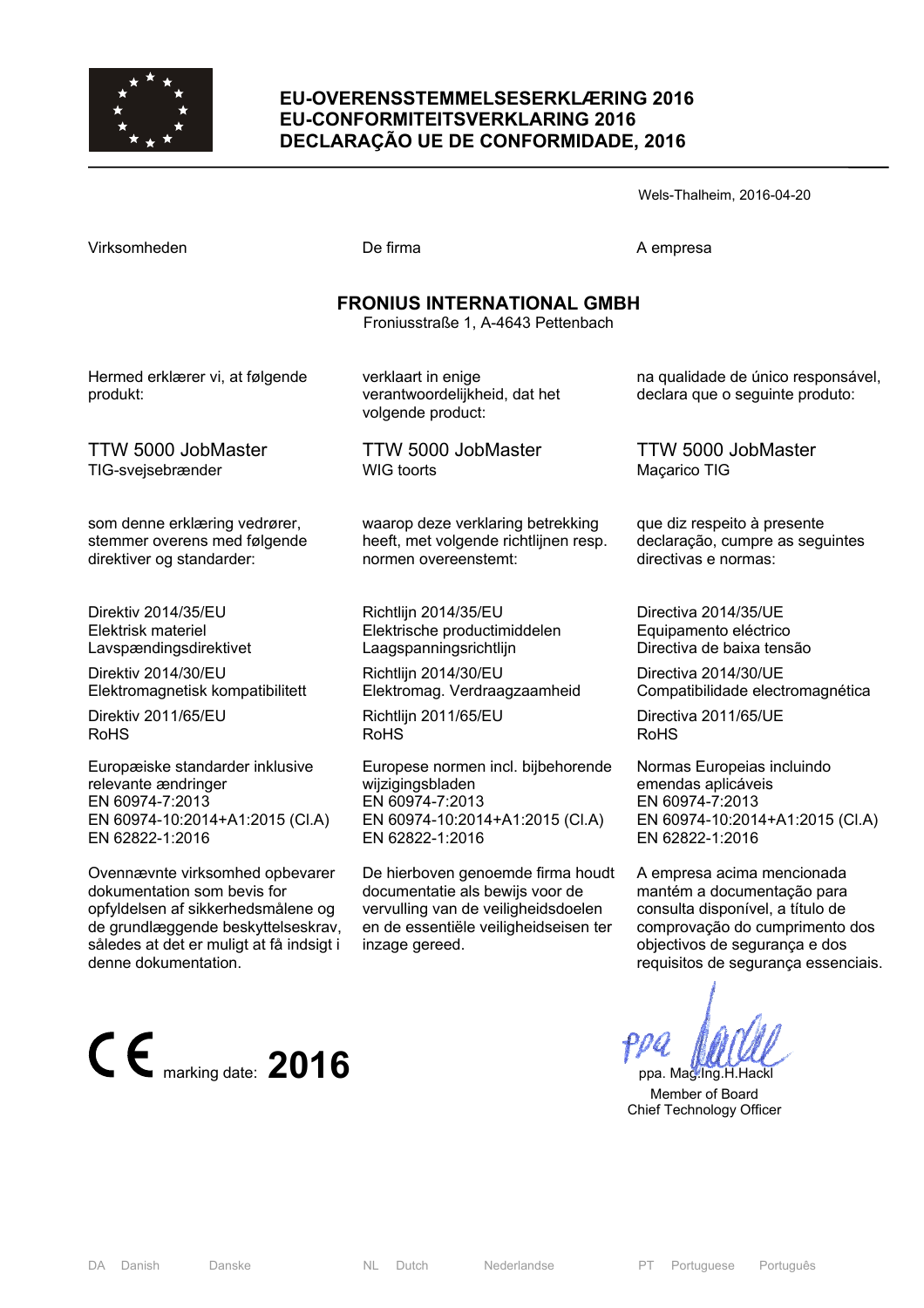

## **EU-MEGFELELŐSÉGI NYILATKOZAT 2016 EÚ VYHLÁSENIE O ZHODE 2016 EU PROHLÁŠENÍ O SHODĚ 2016**

Wels-Thalheim, 2016-04-20

A vállalat Společnost Národová výrobca Na vállalat Společnost Společnost Společnost Společnost Společnost Společnost

## **FRONIUS INTERNATIONAL GMBH**

Froniusstraße 1, A-4643 Pettenbach

a saját kizárólagos felelősségére nyilatkozza, hogy a következő termék:

TTW 5000 JobMaster WIG hegesztőégő

a saját kizárólagos felelősségére nyilatkozza, hogy a következő termék:

2014/35/EU irányelv Kisfeszültségre vonatkozó irányelvek

2014/30/EU irányelv Elektromágneses összeférhetőség

2011/65/EU irányelv RoHS

az európai szabványoknak, beleértve a változtatásokat is EN 60974-7:2013 EN 60974-10:2014+A1:2015 (Cl.A) EN 62822-1:2016

A fent említett vállalat a dokumentációkat betekintés céljára készenlétben tartja, a biztonsági célkitűzések teljesítésének és a lényeges biztonsági követelmények teljesítésének a bizonyítására.



prehlasuje na vlastnú zodpovednosť, že následujúcí výrobok:

TTW 5000 JobMaster Horák TIG

na ktorý sa toto prehlasenie o shode vzťahuje, zodpovedá následujúcím predpisom a normam:

Smernica 2014/35/EÚ pre elektrické zariadenie nízkého napätia

Smernica 2014/30/EÚ o elektromagnetickej kompatibilite

Smernica 2011/65/EÚ RoHS

Európske normy vrátane príslušných zmien EN 60974-7:2013 EN 60974-10:2014+A1:2015 (Cl.A) EN 62822-1:2016

Výššie uvedená firma udržuje technickú dokumentáciu ako dókaz naplňovánia bezpečnostných a ochranných požiadaviek a je pripravená predložit ju k nahliadnutiu.

prohlašuje s výhradní zodpovědností, že následující výrobek:

TTW 5000 JobMaster Hořák WIG

na který se toto prohlášení vztahuje, odpovídá následujícím směrnicím, resp. normám:

Směrnice 2014/35/EU Elektrická zařízení Směrnice pro nízké napětí

Směrnice 2014/30/EU Elektromagnetické kompatibility

Směrnice 2011/65/EU RoHS

Evropské normy včetně případných změn EN 60974-7:2013 EN 60974-10:2014+A1:2015 (Cl.A) EN 62822-1:2016

Výše uvedená společnost uchovává dokumentaci k nahlédnutí jako důkaz splnění bezpečnostních cílů a podstatných ochranných opatření.

 Member of Board Chief Technology Officer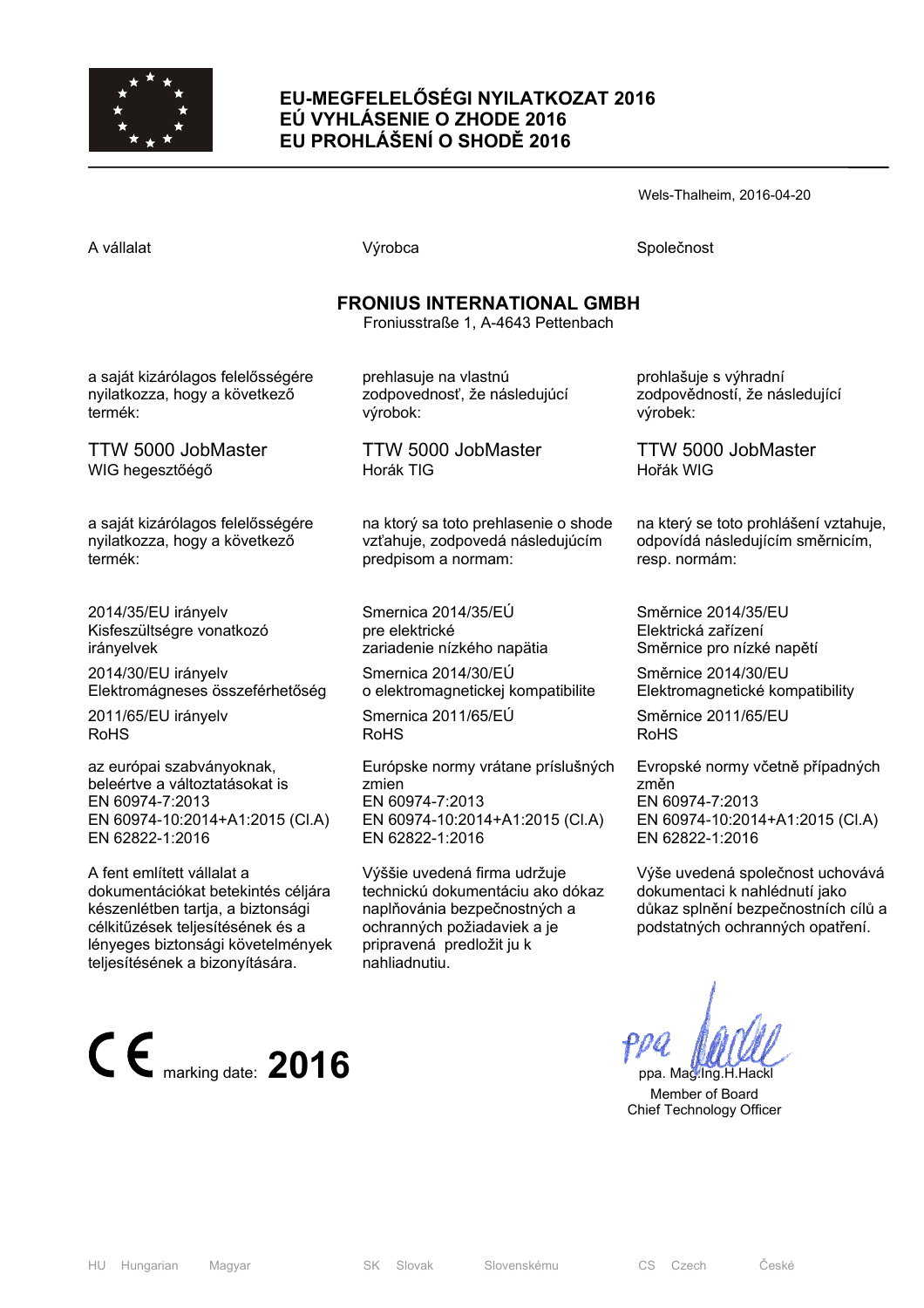

### **EU-KONFORMITÄTSERKLÄRUNG 2016 AB UYGUNLUK BEYANI 2016 DEKLARACJA ZGODNOŚCI UE 2016**

|                                                                 |                                                                            | Wels-Thalheim, 2016-04-20                                       |
|-----------------------------------------------------------------|----------------------------------------------------------------------------|-----------------------------------------------------------------|
| Die Firma                                                       | Üretici firma                                                              | Firma                                                           |
|                                                                 | <b>FRONIUS INTERNATIONAL GMBH</b><br>Froniusstraße 1, A-4643 Pettenbach    |                                                                 |
| erklärt in alleiniger Verantwortung,<br>dass folgendes Produkt: | işbu belgede aşağıdaki ürünün<br>kendi sorumluluğunda olduğunu<br>onaylar: | oświadcza na własną<br>odpowiedzialność, że następu<br>produkt: |
| <b>TTW 5000 JobMaster</b><br><b>WIG Brenner</b>                 | TTW 5000 JobMaster<br>TIG torcu                                            | TTW 5000 JobMaster<br>Palnik WIG                                |
|                                                                 |                                                                            |                                                                 |

auf das sich diese Erklärung bezieht, mit folgenden Richtlinien bzw. Normen übereinstimmt:

Richtlinie 2014/35/EU Elektrische Betriebsmittel Niederspannungsrichtlinie

Richtlinie 2014/30/EU Elektromag. Verträglichkeit

Richtlinie 2011/65/EU RoHS

Europäische Normen inklusive zutreffende Änderungen EN 60974-7:2013 EN 60974-10:2014+A1:2015 (Cl.A) EN 62822-1:2016

Die oben genannte Firma hält Dokumentationen als Nachweis der Erfüllung der Sicherheitsziele und die wesentlichen Schutzanforderungen zur Einsicht bereit.



bu beyan ile ilişkili olarak, aşağıdaki yönetmelikleri veya normları yerine getirir:

2014/35/EC sayılı yönetmelik elektrikli ekipman Alçak gerilim yönetmeliği

2014/30/EC sayılı yönetmelik Elektromanyetik Uyumluluk

2011/65/EG sayılı yönetmelik RoHS

İlgili değişiklikleri içeren Avrupa normları EN 60974-7:2013 EN 60974-10:2014+A1:2015 (Cl.A) EN 62822-1:2016

Yukarıda adı geçen üretici firma dokümanları güvenlik hedeflerini yerine getirme kanıtı olarak ve önemli korunma gereksinimlerine herhangi bir zamanda bakmak için tutar

ıjący

do którego odnosi się niniejsza deklaracja, jest zgodny z następującymi dyrektywami i normami:

Dyrektywa 2014/35/UE Sprzęt elektryczny – Dyrektywa niskonapięciowa

Dyrektywa 2014/30/UE Kompatybilność elektromagnetyczna

Dyrektywa 2011/65/UE RoHS

Normy europejskie łącznie z odpowiednimi zmianami EN 60974-7:2013 EN 60974-10:2014+A1:2015 (Cl.A) EN 62822-1:2016

Wyżej wymieniona firma jest w posiadaniu dokumentacji, stanowiącej świadectwo spełnienia norm bezpieczeństwa i zapewnienia wymaganego poziomu zabezpieczeń, i udostępnia ją na żądanie.

 Member of Board Chief Technology Officer